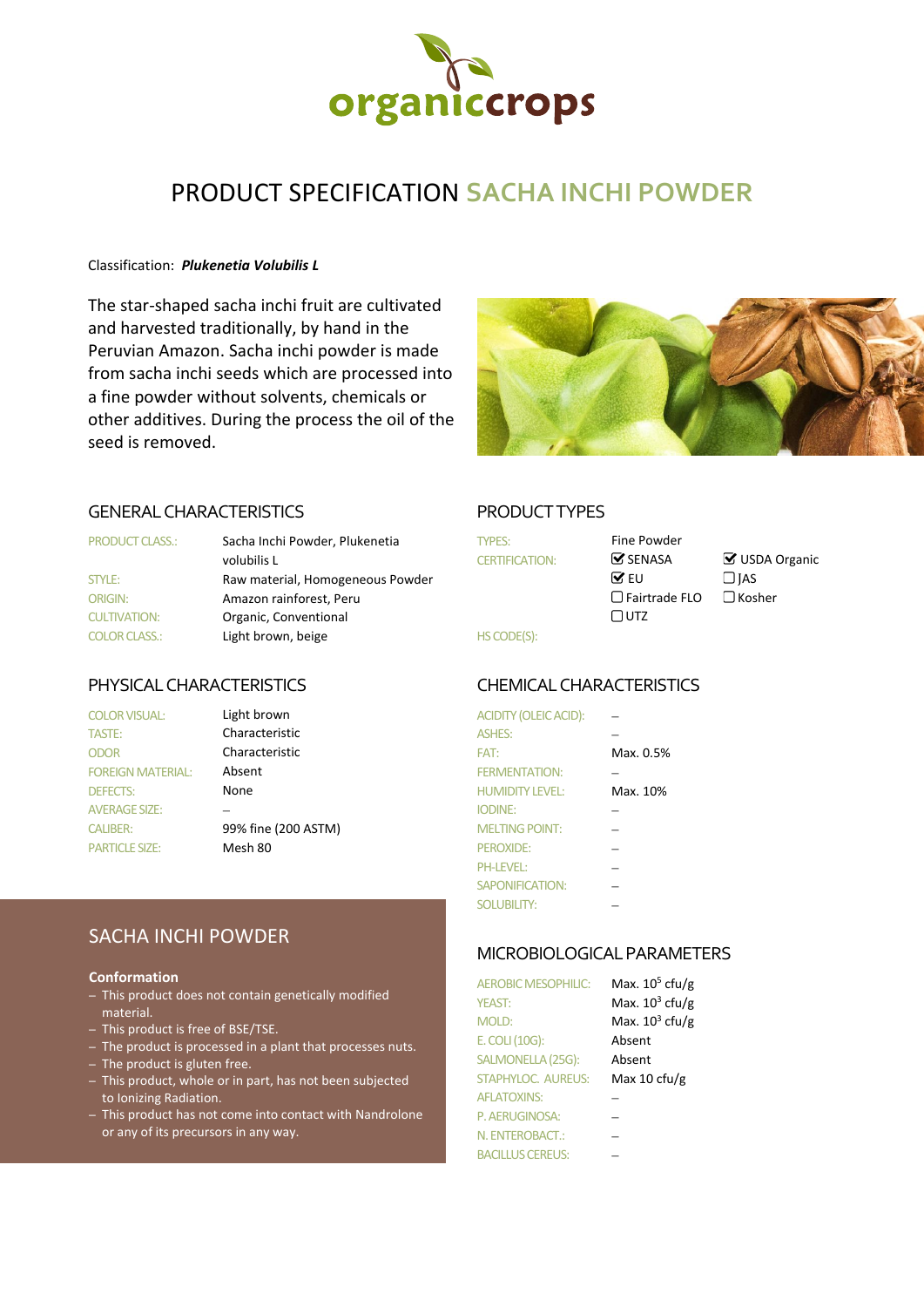## NUTRITION FACTS (100GR POR) **AMINO ACIDS:** per 1 g protein:

| <b>ENERGY:</b>         | 402 kcal. / KJ 1682    |
|------------------------|------------------------|
| <b>PROTEIN:</b>        | 61 g                   |
| <b>TOTAL FAT:</b>      | 5 g                    |
| <b>SATURATED FAT:</b>  | 0 g                    |
| <b>MONOUNSAT, FAT:</b> |                        |
| <b>POLYUNSAT, FAT:</b> |                        |
| <b>CARBOHYDRATES:</b>  | 22 g, of which         |
|                        | $-$ Sugars: 10 g       |
|                        | - Dietary fibers: 12 g |

| <b>BETAINE:</b>          |                  | LYSINE:           |
|--------------------------|------------------|-------------------|
| <b>CAROTENE:</b>         |                  | <b>HO-PROLINE</b> |
| <b>CHOLINE:</b>          |                  | <b>PROLINE:</b>   |
| FOLATE (B9):             |                  | SARCOSINE:        |
| <b>NIACIN:</b>           |                  |                   |
| <b>PANTOTHENIC ACID:</b> |                  | <b>MINERALS</b>   |
| RIBOFLAVIN (B2):         |                  | <b>CALCIUM:</b>   |
| THIAMIN (B1):            |                  | <b>COPPER:</b>    |
| <b>VITAMIN A:</b>        | 517 ug           | <b>FLUORIDE:</b>  |
| <b>VITAMIN B12:</b>      |                  | <b>IRON:</b>      |
| <b>VITAMIN B6:</b>       |                  | <b>MAGNESIUM</b>  |
| <b>VITAMIN C:</b>        |                  | <b>MANGANESE</b>  |
| <b>VITAMIND:</b>         |                  | <b>PHOSPHORO</b>  |
| <b>VITAMINE:</b>         | 11 <sub>mg</sub> | POTASSIUM:        |
| <b>VITAMINK:</b>         |                  | <b>SELENIUM:</b>  |
|                          |                  |                   |

#### **FATTY ACIDS:**

| <b>C8-10 CAPRYLIC:</b>            | 0.3%  |                                                 |                          |
|-----------------------------------|-------|-------------------------------------------------|--------------------------|
| <b>C12-0 LAURIC:</b>              | 0.22% | <b>OTHER</b>                                    |                          |
| C13-1-7 TRIDECONOIC:              |       | ARSENIC (AS):                                   |                          |
| C13-0 TRIDECOANOIC:               |       | ASH:                                            | $\overline{\phantom{0}}$ |
| C <sub>14</sub> -0 MYRSTIC:       | 1.6%  | CADMIUM (CD):                                   | $\overline{\phantom{0}}$ |
| C15-1-7 PENTADEC.:                |       | <b>CAFFEINE:</b>                                | $\overline{\phantom{0}}$ |
| C <sub>16</sub> -1-9 PALMTOLEIC:  | 0.3%  | LEAD (PB):                                      |                          |
| C16-0 PALMITIC:                   | 2.1%  | <b>MERCURY (HG):</b>                            |                          |
| C17-1-9 HEPTADEC.:                |       |                                                 |                          |
| C17-0 HEPTADECANOIC:              |       |                                                 |                          |
| <b>C18-2-9-12 LINOLEIC:</b>       | 2.5%  |                                                 |                          |
| <b>C18-1-9 OLEIC:</b>             | 4.5 % | <b>SACHA INCHI POWDER</b>                       |                          |
| C <sub>18</sub> -0 STERIC:        | 0.4%  |                                                 |                          |
| <b>C19-1-11 NONADEC.:</b>         |       |                                                 |                          |
| C19-0 NONADECANOIC                |       | Sacha Inch offers the richest vegetable sourd   |                          |
| C <sub>20</sub> -1-15 EISOSENOIC: |       | Omega-3 and Omega-6. A rich source of anti      |                          |
| C22-0 BEHANIC:                    |       | Sacha Inchi products are ideal for inclusion in |                          |
| C <sub>24</sub> -1-15 NERVONIC:   |       | formulations.                                   |                          |
| C-24-0 LIGNOCENIC:                |       | Turband Han                                     |                          |

|                            | NUTRITION FACTS (100GR POR) | <b>AMINO ACIDS:</b><br><b>ASPARTIC ACID:</b> | per 1 g          |
|----------------------------|-----------------------------|----------------------------------------------|------------------|
| <b>ENERGY:</b>             | 402 kcal. / KJ 1682         | <b>GLUTAMIC ACID:</b>                        | 91 mg            |
| <b>PROTEIN:</b>            | 61 <sub>g</sub>             | <b>SERINE:</b>                               | 54 mg            |
| <b>TOTAL FAT:</b>          | 5g                          | <b>HISTIDINE:</b>                            | 22 <sub>mg</sub> |
| <b>SATURATED FAT:</b>      | 0 <sub>g</sub>              | <b>GLYCINE:</b>                              | 87 mg            |
| <b>MONOUNSAT. FAT:</b>     |                             | THREONINE:                                   | 21 <sub>mg</sub> |
| POLYUNSAT, FAT:            |                             | <b>ALANINE:</b>                              | 12 mg            |
| <b>CARBOHYDRATES:</b>      | 22 g, of which              | <b>TYROSINE:</b>                             | 27 <sub>mg</sub> |
|                            | $-$ Sugars: 10 g            | PHENYLALANINE:                               | 14 mg            |
|                            | - Dietary fibers: 12 g      | <b>VALINE:</b>                               | 19 mg            |
| <b>CHOLESTEROL:</b>        | 0 <sub>mg</sub>             | <b>METHIONINE:</b>                           | 3 <sub>mg</sub>  |
|                            |                             | <b>ISOLEUCINE:</b>                           | 22 <sub>mg</sub> |
| VITAMINS                   |                             | LEUCINE:                                     | 34 mg            |
| <b>BETAINE:</b>            |                             | LYSINE:                                      | 17 mg            |
| <b>CAROTENE:</b>           |                             | <b>HO-PROLINE:</b>                           |                  |
| <b>CHOLINE:</b>            |                             | <b>PROLINE:</b>                              | 19 mg            |
| FOLATE (B9):               |                             | SARCOSINE:                                   |                  |
| <b>NIACIN:</b>             |                             |                                              |                  |
| PANTOTHENIC ACID:          |                             | <b>MINERALS</b>                              |                  |
| <b>RIBOFLAVIN (B2):</b>    |                             | <b>CALCIUM:</b>                              |                  |
| THIAMIN (B1):              |                             | <b>COPPER:</b>                               |                  |
| <b>VITAMIN A:</b>          | 517 ug                      | <b>FLUORIDE:</b>                             |                  |
| <b>VITAMIN B12:</b>        |                             | <b>IRON:</b>                                 |                  |
| <b>VITAMIN B6:</b>         | $\overline{\phantom{0}}$    | <b>MAGNESIUM:</b>                            |                  |
| <b>VITAMIN C:</b>          | $\qquad \qquad -$           | <b>MANGANESE:</b>                            |                  |
| <b>VITAMIND:</b>           |                             | PHOSPHOROS:                                  |                  |
| <b>VITAMINE:</b>           | 11 mg                       | POTASSIUM:                                   |                  |
| <b>VITAMINK:</b>           |                             | <b>SELENIUM:</b>                             |                  |
|                            |                             | SODIUM:                                      | 0 <sub>mg</sub>  |
| <b>FATTY ACIDS:</b>        |                             | ZINC:                                        |                  |
| <b>C8-10 CAPRYLIC:</b>     | 0.3%                        |                                              |                  |
| C12-0 LAURIC:              | 0.22%                       | <b>OTHER</b>                                 |                  |
| C13-1-7 TRIDECONOIC:       | $\overline{\phantom{m}}$    | <b>ARSENIC (AS):</b>                         |                  |
| <b>C13-0 TRIDECOANOIC:</b> | $\overline{\phantom{0}}$    | ASH:                                         |                  |
| C14-0 MYRSTIC:             | 1.6%                        | CADMIUM (CD):                                |                  |
| C15-1-7 PENTADEC.:         | $\overline{\phantom{0}}$    | <b>CAFFEINE:</b>                             |                  |
|                            |                             |                                              |                  |

## SACHA INCHI POWDER

Sacha Inch offers the richest vegetable source of the essential fatty acids Omega-3 and Omega-6. A rich source of antioxidants and Vitamins A and E, Sacha Inchi products are ideal for inclusion in a wide range of personal care

#### **Typical Use**

With its high protein contents, Sacha Inchi powder can be added to juices, smoothies to give it a rich, filling, direct food component. Sacha Inchi powder can also be used to add to regular organic flour for baking.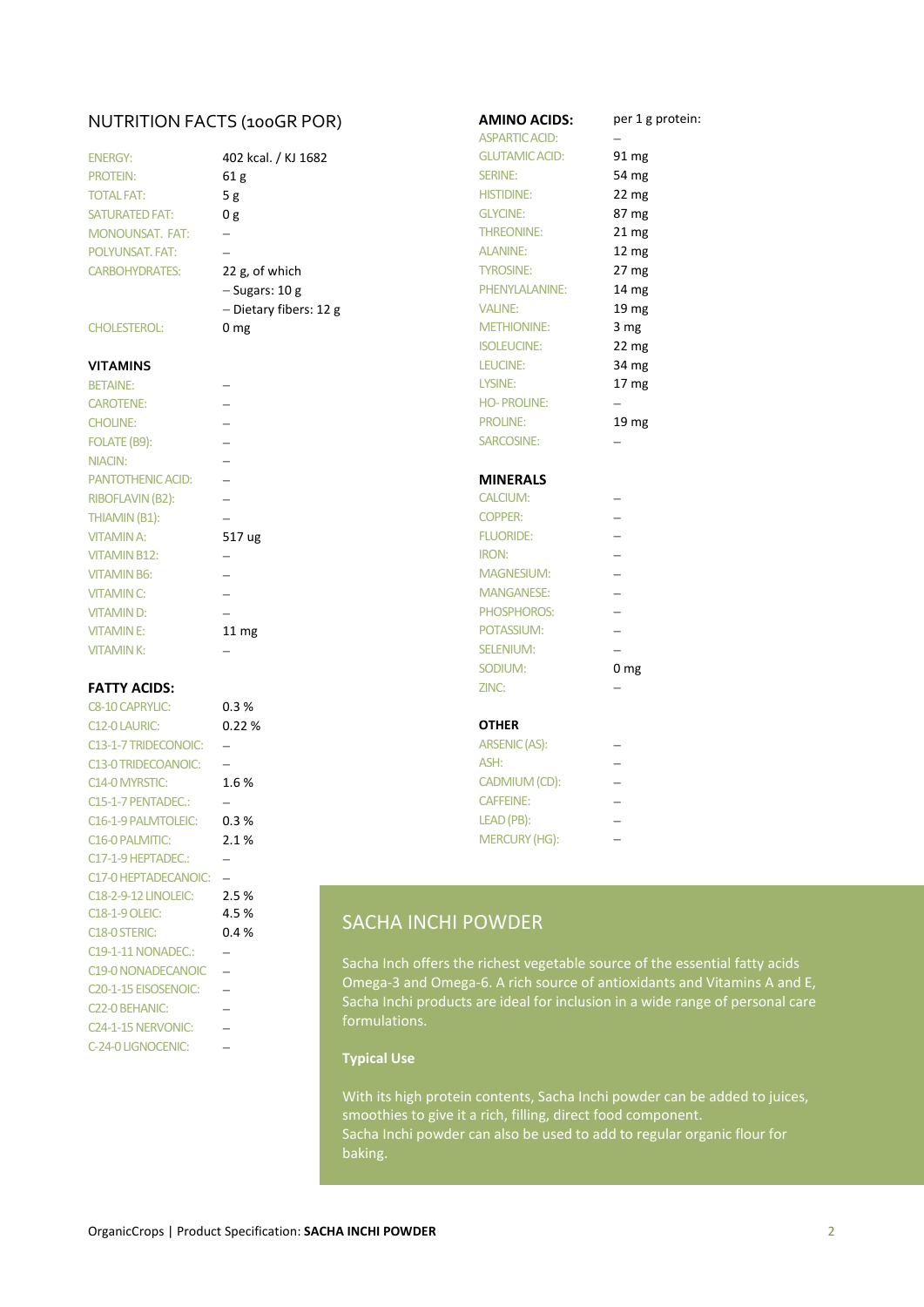### SHELF-LIFE & STORAGE

SHELF-LIFE: 18 months. STORAGE: Store in a temperature/humidity controlled environment, away from sunlight or other heat sources. STORAGE TEMP.: 15-20 degrees Celsius HUMIDITY: 70% H.R.

## ORDER SPECIFICATIONS

PACKAGING/PRES.: 2 bags of 10 kg in a corrugated cardboard box. Total 20 kg net / 21 kg gross approx SHIPPING: FOB Callao<br>
MINIMUM ORDER: 1000 kg MINIMUM ORDER: 1000<br>DELIVERY DETAIL: FIFO DELIVERY DETAIL: LEAD TIME TO FOB: 19 days

### DISCLAIMER

All product, product specifications and data are subject to change without notice. OrganicCrops., its affiliates, agents, and employees, and all persons acting on its or their behalf (collectively, "OrganicCrops"), disclaim any and all liability for any errors, inaccuracies or incompleteness contained in any Product Specification or in any other disclosure relating to any product.

Version: **0.5** / **June 2017** / SN

#### INQUIRIES

Please direct all inquiries and other communication to:

```
OrganicCrops E.I.R.L.
ADDRESS: Jr. Mayro 605 TELEPHONE: +51 (0)62 635 348
       HUAN 01 EMAIL: hello@organiccrops.net
       Huanuco, Peru INTERNET: www.organiccrops.net
  RUC#: 20600134109
```